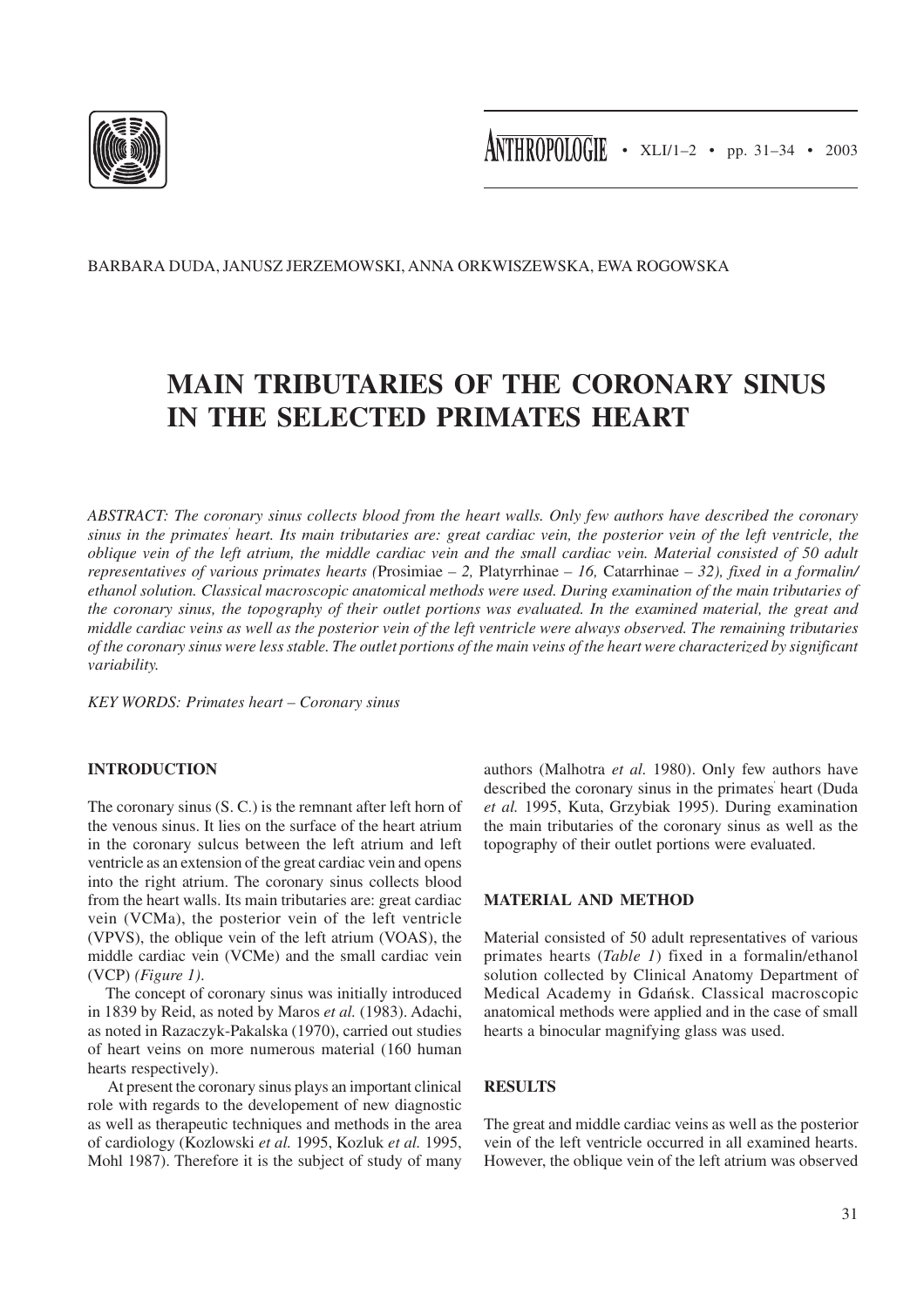| Ordex            | <b>Subordex</b>     | Genus        | <b>Species</b> | <b>Number</b> |
|------------------|---------------------|--------------|----------------|---------------|
| <b>PROSIMIAE</b> |                     | Nycticebus   | coucang        | $\mathbf{2}$  |
| <b>SIMIAE</b>    | <b>PLATYRRHINAE</b> | Cebus        | capucinus      | 1             |
|                  |                     | Saimiri      | sciureus       | 15            |
|                  | <b>CATARRHINAE</b>  | Cercocebus   | galeritus      | 1             |
|                  |                     | Erythrocebus | patas          | 10            |
|                  |                     | Macaca       | mulatta        | 7             |
|                  |                     | Papio        | cynocephalus   | 13            |
|                  |                     | Pan          | troglodytes    | 1             |
|                  |                     |              | <b>Total</b>   | 50            |

TABLE 1. Comparison of tested hearts in various species of Prosimiae and Simiae.



FIGURE 1. Main tributaries of the coronary sinus.

in 56% of hearts (*Saimiri sciurens* – 1, *Cercocebus galeritius* – 1, *Erythrocebus patas* – 5, *Macaca mulatta* – 7, *Papio cynocephalus* – 12 and *Pan troglodytes* – 1) and the small cardiac vein in 30% (*Saimiri sciurens* – 1*, Erythrocebus patas* – 5, *Macaca mulatta* – 3, *Papio cynocephalus* – 5). The great cardiac vein invariably opens into the coronary sinus. Its lumen narrowing was obserwed between both vessels (*Figure 2*). The posterior vein of the left ventricle was characterized by great variability with regards to number  $(1-3)$  as well as to the location of its outlet. In the examined material one posterior vein of the left ventricle was found most often (84%) (*Figure 3*), less frequent were two veins (10%) (*Figure 4*) and the least three (6%) (*Figure 5*). Two veins were observed in hearts of two *Erythrocebus patas*, one *Macaca mulatta* and one *Saimiri sciurens* and three veins in hearts of *Catarrhinae*: two *Erythrocebus patas* and one *Papio cynocephalus*. In hearts with one posterior vein of the left ventricle the vein always directed into the coronary sinus. However, when two veins occurred, only in approximately 8% did they direct themselves into the coronary sinus, and in 2% the



FIGURE 2. The ostium of the great cardiac vein into the coronary sinus.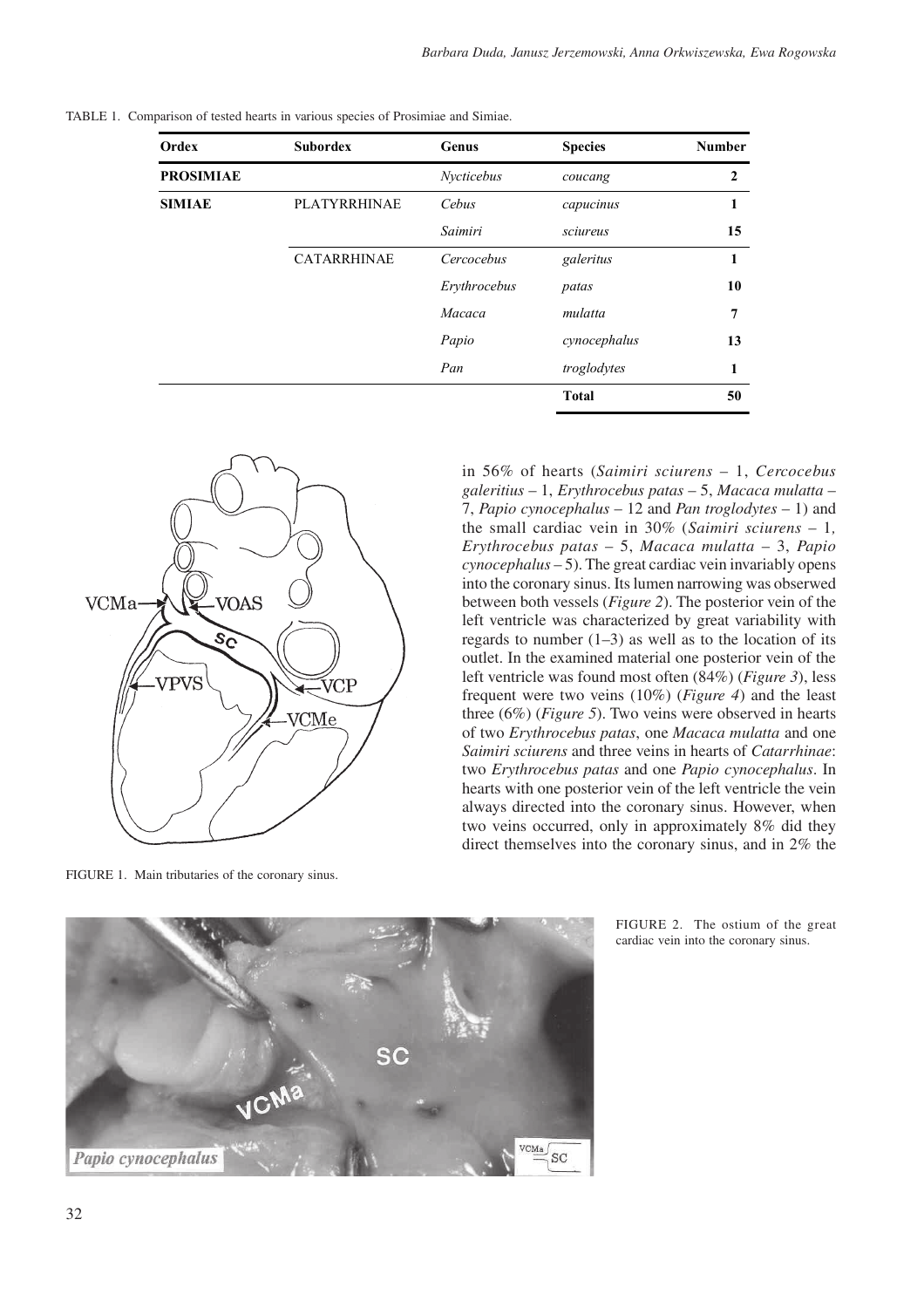FIGURE 3. The ostium of the posterior of the left ventricle into the coronary sinus.

FIGURE 4. The ostium of two posterior of the left ventricle into the coronary sinus.

FIGURE 5. The ostium of three posterior of the left ventricle into the coronary sinus.



Papio cynocephalus

right posterior vein of the left ventricle joined the coronary sinus and the left one directly flowed into the great cardiac vein. In hearts with three veins they concluded in the coronary sinus. The oblique vein of the atrium always opened into the initial portion of the coronary sinus (*Figure 6*). The middle cardiac vein generally directed itself into the terminal portion of the coronary sinus. It was also observed that this vein opened directly into the right atrium

FIGURE 6. The ostium of the oblique vein

of the left atrium into the coronary sinus.